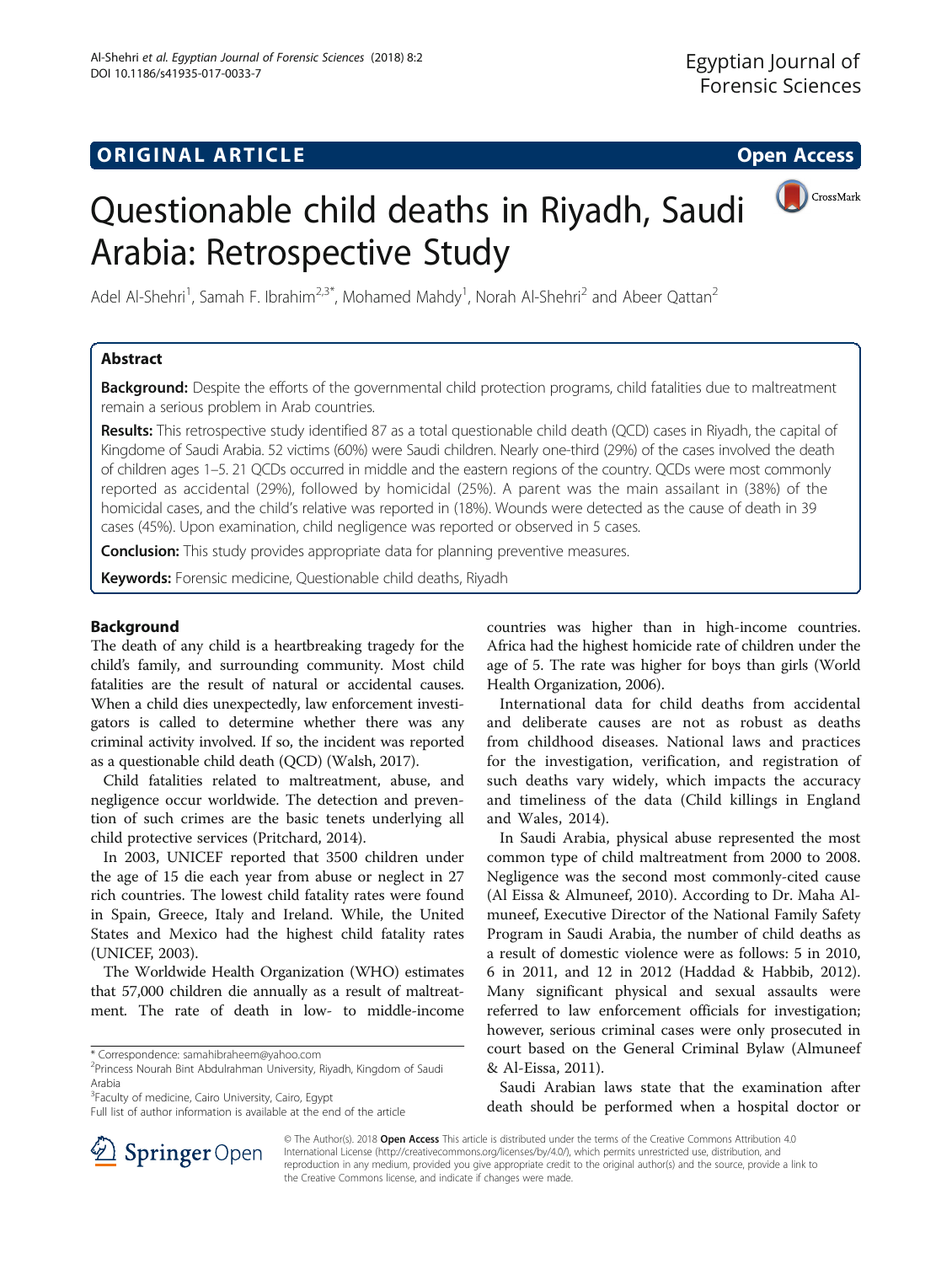police officer suspects that the death was caused by criminal activity. The doctor or police officer should describe the conditions (e.g. a strange smell in the case of poison or a wound in the case of a crime) which led him/her to this belief, and this information is shared with a forensics expert, who will perform an external examination of the body as well as any related objects (e.g. clothes and personal objects). If the expert deems that an internal examination is necessary to identify the cause of death, he/she must obtain permission from the authorities (Atighetchi, [2007\)](#page-5-0).

Riyadh is the capital and largest city of the [Kingdom of](https://en.wikipedia.org/wiki/Saudi_Arabia) [Saudi Arabia.](https://en.wikipedia.org/wiki/Saudi_Arabia) It is situated in the center of the [Arabian](https://en.wikipedia.org/wiki/Arabian_Peninsula) [Peninsula](https://en.wikipedia.org/wiki/Arabian_Peninsula) on a large plateau. Riyadh, composed of 19 governorates and 1 sub-governorate, is home to 7.3 million people. There are no published data concerning medicolegal characteristics of QCDs in Riyadh (Cybriwsky, [2013](#page-5-0); Riyadh Region, [2017\)](#page-6-0).

Saudi Arabia, especially Riyadh, has significantly improved its health services and awareness; nevertheless, no studies have been conducted to investigate the country's questionable child death rate. Due to the before mentioned reason and to aid in monitoring, evaluating then reducing questionable child deaths, This study was designed to examine the QCD incidences, demographics, and medico-legal characteristics in Riyadh from November 2013 to October 2015.

## Method

Eighty-seven cases of QCDs were included in this retrospective study. The cases were referred to Riyadh's forensic medicine center between Muharram 1435 (November 2013) to Dhul-hijja 1436 (October 2015).

QCDs are defined as when a child (up to 18 years old) (Almuneef & Al-Eissa, [2011](#page-5-0)) unexpectedly dies and law enforcement investigators are asked to determine whether there was any criminal activity involved (Walsh, [2017](#page-6-0)). After securing the Riyadh Forensic Center's approval, the case files were reviewed. The data—victim age, victim gender, residency, date, location of death, injuries sustained, cause, manner of death, and identity of the perpetrator if homicide is suspected—were collected and analyzed using SPSS version 15 (SPSS Inc., Chicago, IL, USA).

## Results

Within the 2-year study period, 1837 persons were referred to Riyadh's Forensic Medicine Center with the indication of suspicious death. QCDs were detected in 87 cases (4.7%). 76 cases (88%) were victims of known identities and 52 cases (60%) were Saudi children [Table 1].

Regarding the victims' sex, 55 (63%) were boy and 32 (36%) were girl [Table 1]. Moreover, the QCD mean age was  $8.6 \pm 6.2$  years. The age group (1–5 years) was the largest group (29%), while the age group  $(21 \text{ year})$  was the smallest group (13%) [Fig. [1\]](#page-2-0).

The governorates with the highest QCD rates are located in middle and eastern regions. Both regions had 21 cases (25%) [Fig. [2\]](#page-2-0). 13 (15%) cases were examined in May, while 6 (6%) cases were examined in the months of October and December [Fig. [3\]](#page-3-0).

Forty-five (52%) of the QCDs occurred outdoors and 41 occurred indoors [Fig. [4](#page-3-0)]. Furthermore, the results showed that the main manner of the QCDs was accidental with 25 cases (29%), followed by homicidal and suicidal manners, with 22 cases (25%) and 11 cases (13%), respectively [Fig. [5](#page-3-0)]. In homicidal cases, the assailants were identified in 17 cases (77%): the child's parent in 8 cases (38%) and the child's relative in 4 cases (18%) [Fig. [6](#page-4-0)].

Wounds were named as the primary cause of death in 39 cases (45%), asphyxia was the cause in 19 cases (22%), natural death was the cause in 15 cases (19%), and substance toxicity was found in 1 case. Lacerated injury accounted for the death in 15 cases (39%) and firearm injury in 13 cases (33%). In asphyxia cases, hanging was identified in 12 cases (63%), followed by suffocation and drowning in 3 cases (16%) and 2 cases (11%), respectively [Table [2\]](#page-4-0). The manner of death in relation to its cause among the QCDs is illustrated in [Table [3](#page-4-0)]. The most frequently injured site was the head (alone or as part of multiple sites) in 23 cases (27%), followed by the neck in 18 cases (21%) [Table [4](#page-4-0)].

Upon examination of the QCDs, 5 (5.8%) cases showed signs of negligence. However, sexual abuse, natural death with signs of physical abuse, healed wounds and post mortem burn each had the frequency of 1 case (1%) [Table [5\]](#page-5-0).

Table 1 Distribution of questionable child deaths according to their gender, nationality, identity and marital status

| Nationality |           | Marital status | Total   |           |          |
|-------------|-----------|----------------|---------|-----------|----------|
| Saudi       | Non-Saudi |                | Unknown | Unmarried |          |
|             | Arabic    | Non-Arabic     |         |           |          |
| 36(65%)     | 12(22%)   | 2(4%)          | 5(9%)   | 55(100%)  | 55(100%) |
| 16(50%)     | 6(19%)    | 4(12%)         | 6(19%)  | 32(100%)  | 32(100%) |
| 52(60%)     | 18(21%)   | 6(7%)          | 11(12%) | 87(100%)  | 87(100%) |
|             |           |                |         |           |          |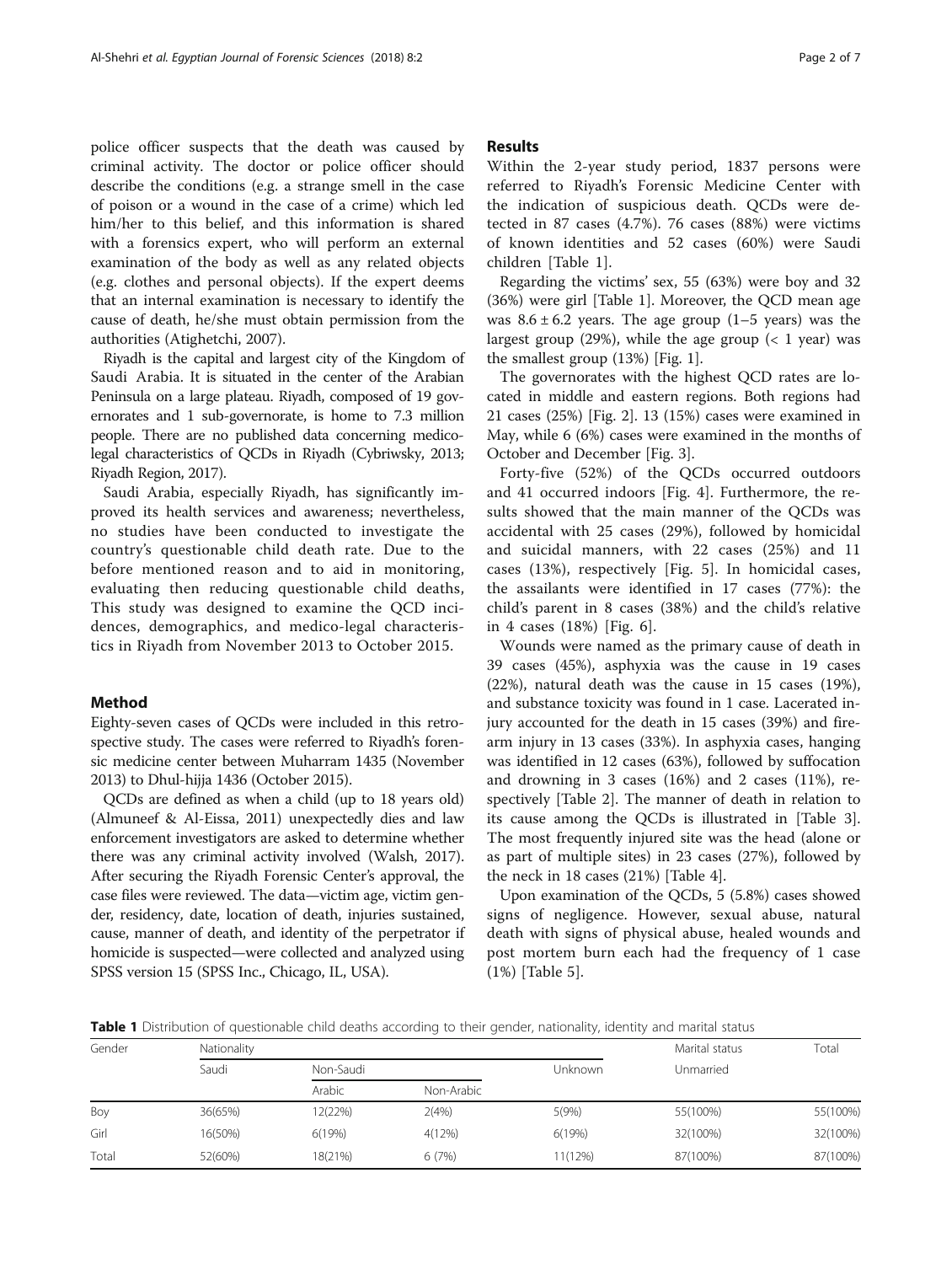<span id="page-2-0"></span>

## Discussion

Child fatality is the most tragic consequence of child maltreatment. The true incidence of fatal child injuries is unknown and requires multi-agency death review teams (Almuneef & Al-Eissa, [2011](#page-5-0)). The first reported case of child maltreatment in Saudi Arabia was in 1990, however, the case was not announced until 2004 (Heron & Betzaida, [2009](#page-5-0)).

This study clarified the patterns of QCDs due to unnatural intentional causes in the capital city of Kingdom of Saudi Arabia over 24 months. Data on the victims' age, sex, nationality, manner, and cause of death are analyzed.

In this study, the incidence of QCDs was higher in Saudi children, which is representative of the Saudi demographic majority (67.3%) in the country during 2014 (Saudi Arabia Monetary Agency (SAMA), [2014](#page-6-0)).

Moreover, the highest percentage of QCDs was of boys-5 years of age. This data concurred with similar studies of QCD data from Korea, Mexico, Portugal (UNICEF, [2003](#page-6-0)), Canada (J.p & Pearce, [2012\)](#page-5-0), South Africa (Mortality and causes of death in South Africa, [2015](#page-6-0)), United States (Greenberg & Lόpez, [2014\)](#page-5-0) and Europe (Sethi et al., [2013\)](#page-6-0). The trend could be due to male children's curiosity,



which might lead them to wander off without supervision and lead to fatal consequences. Death by injury is much more common for boys than for girls (Mortality and causes of death in South Africa, [2015](#page-6-0)). This phenomenon could be explained either by boys taking more risks or by parents or schools being more permissive with boys than girls (UNICEF, [2003](#page-6-0)).

In the United States, 702,000 estimated child maltreatment deaths occurred in 2014, a rate of 9.4 victims per 1000 children. 27% of the victims were younger than 3 years, and there was a higher death rate in boys than girls (Greenberg & Lόpez, [2014\)](#page-5-0).

In Europe, child maltreatment leads to the death of about or approximately 852 children under the age of 15 every year. Death rates in boys younger than 5 years account for 61% of European child maltreatment deaths (Sethi et al., [2013\)](#page-6-0).

The highest QCD number was found in Riyadh's central and eastern governorates. These two regions were overcrowded and occupied by multinational, low socioeconomic class residents (Simple subject about Riyadh areas and their population, [2013](#page-6-0)). low socio-economic class communities had higher rate of non-accidental injury and child negligence deaths due to increased poverty, instability and unemployment (Groenewald et al, [2015\)](#page-5-0)

In a 2015 statistical study done in South Africa, Western Cape (13,2%) and Gauteng (11,7%) had the highest proportion of questionable child deaths (Mortality and causes of death in South Africa, [2015](#page-6-0)) due to non-natural causes as higher proportion of natural child deaths occurring inside or outside hospitals were investigated at forensic mortuaries than in other regions.

Regarding seasonal variation, child injuries occurred mainly in spring and summer due to the increased outdoor activites; accordingly, such seasonal variation was detected in this study (Duncanson et al., [2009\)](#page-5-0). Most of these QCD cases occurred outdoors. However, in Nebraska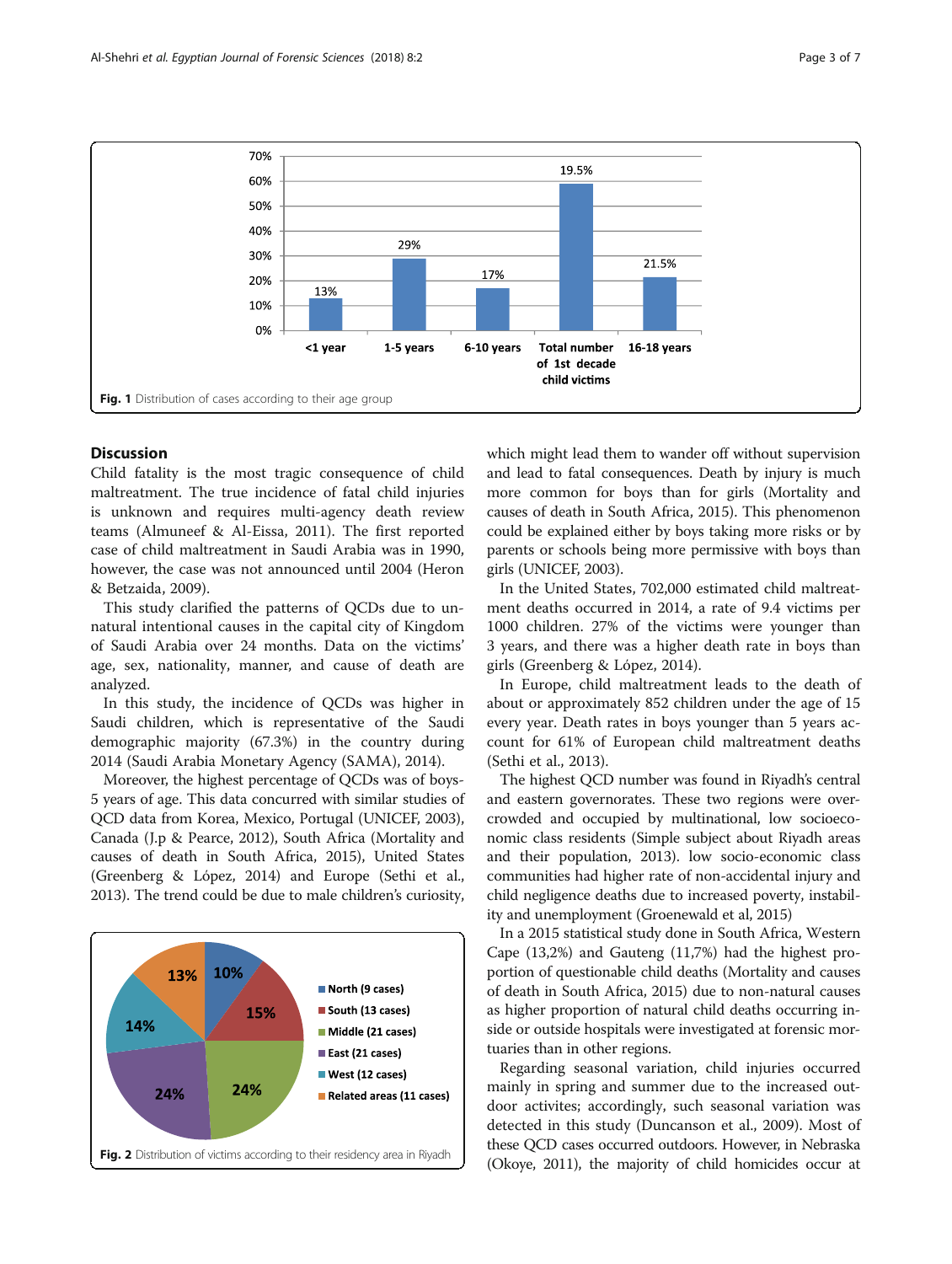<span id="page-3-0"></span>

home with a family member perpetrator. Our finding was more so in line with Kim et al. (Kim et al., [2012](#page-6-0)), who stated that as victims' ages increased, the rate of injury at home was less likely, whereas the likelihood of injuries outside the home (roads and playgrounds, and other facilities) increased.

These results suggest that the main manner of QCDs was accidental, followed by homicide and suicide. Al-mazrouh et al. stated that children, especially infants, were affected by accidents more often than children of other ages (Al-Mazrou et al., [2008](#page-5-0)). Similarly, 2015 South African statistics reported that the majority of non-natural causes of death resulted from accidental injury (62.5%), followed by assault (14.1%) (Mortality and causes of death in South Africa, [2015\)](#page-6-0).

In most cases, the identified perpetrators of victims were the child's parents. This was in contrast to a study in Egypt in which the highest percentage of perpetrators were unknown (El-Elemia & Moustafa, [2013](#page-5-0)). However, our results were similar to studies in the United States (Riyadh Region, [2017\)](#page-6-0) , United Arab Emirates (Dajani, [2015](#page-5-0)) and Europe (Greenberg & Lόpez, [2014\)](#page-5-0). These studies found that parents were to blame for 80% of QCDs as most of child homicides occur during parental quarrels due to impulsive reaction to an unresponsive child (Duncanson et al., [2009\)](#page-5-0).



Concerning the cause of QCDs, wounds were most common, followed by asphyxia and natural death; poisoning was only detected in one case. Lacerations were the most common physical injury, followed by firearm injuries. In asphyxia cases, hanging was followed in frequency by suffocation and drowning. The most commonly injured site was the head, followed by the neck and chest. These results concurred with studies in Finland (Vanamo et al., [2001\)](#page-6-0), Egypt (El-Elemia & Moustafa, [2013\)](#page-5-0), and Australia (Schmertmann et al., [2012\)](#page-6-0).

Similarly, a 2012 Korean study reported that traumatic head injuries was a serious type of physical abuse of boys 0–4 year of age (Kim et al., [2012\)](#page-6-0). Major improvements in the ability to investigate and diagnose head trauma are needed, especially when a caregiver's explanation does not match the severity of the injuries (Child abuse and negligence, [2013](#page-5-0)). In Europe, the most common cause of child deaths was asphyxia by suffocation, followed by injuries using sharp objects (Sethi et al., [2013\)](#page-6-0).

Modifiable deaths, due to negligence or substandard child care, presented in more than 20% and 50% of unnatural child deaths in London (Department for Education ([2013](#page-5-0)) Child death reviews, 2013) and the United States (Greenberg & Lόpez, [2014\)](#page-5-0), respectively. However, this kind of death represent represent only 5.8% of all QCDs.

Reduction of child death rate needs long process of research, lobbying, legislation, environmental modification, public education, and significant improvements in accident

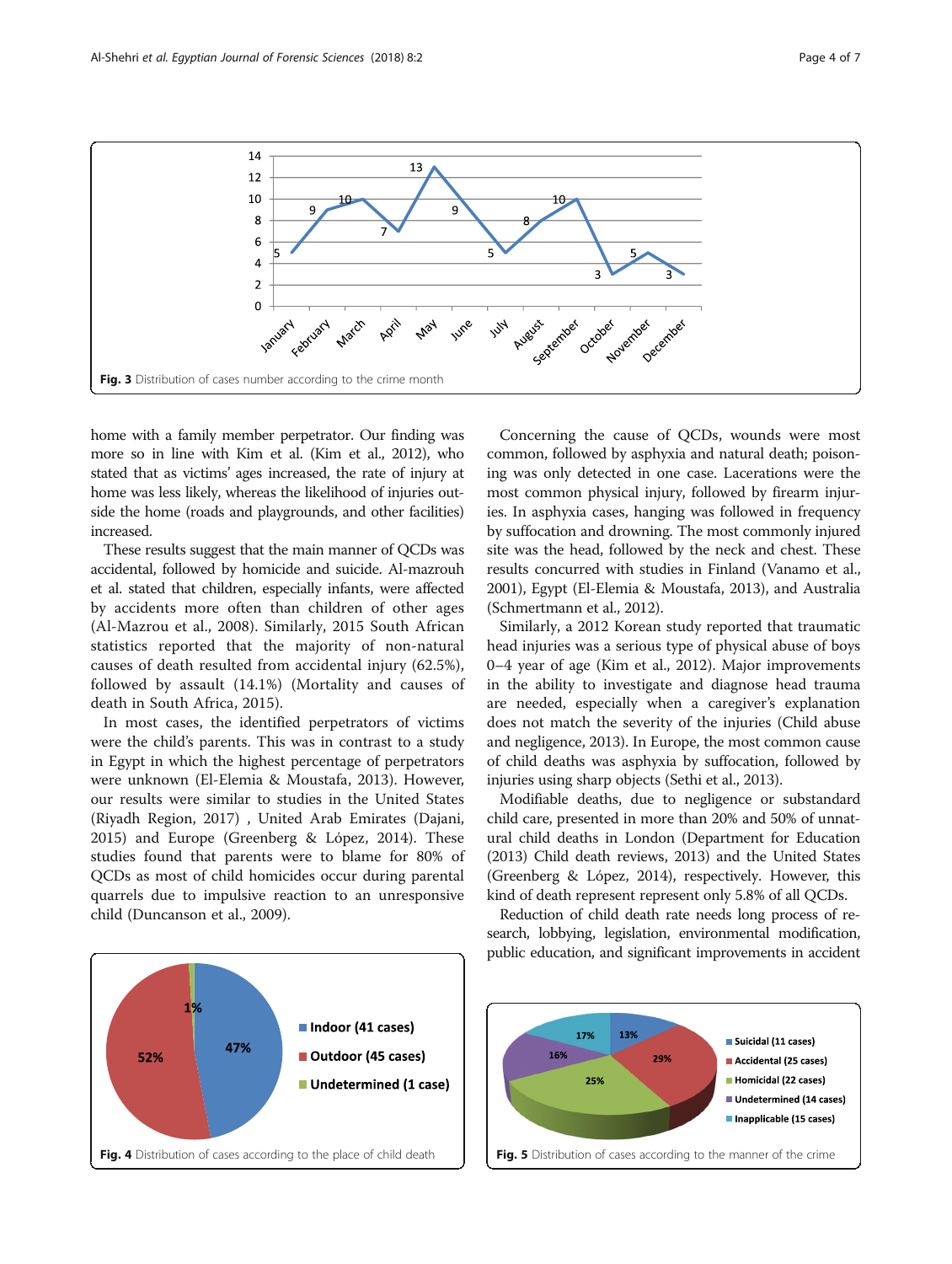<span id="page-4-0"></span>

and emergency services in addition a better overlap between research findings, policy development and current practice in the interests of children at risk of abuse (UNICEF, [2003\)](#page-6-0) (Duncanson et al., [2009\)](#page-5-0).

Saudi Arabia has many child welfare practices (e.g. a hospital-based child protection teams project) approved by the Saudi National Health Council and National Family Safety program. Moreover, the Saudi 'Shura' Council (legislative parliament) reviewed the Optional Convention on the Rights of the Child (CRC) Protocols that respect Shari'ah law (Almuneef & Al-Eissa, [2011](#page-5-0)); however, the Council has not yet reported to the CRC Committee on the implementation of these protocols (OHCHR, [2006](#page-6-0)).

Table 2 Causes of death' distribution among studied child victims

| Causes of death                 | Type                                | $No(\%)$  |
|---------------------------------|-------------------------------------|-----------|
| Wound                           | Firearm wound                       | 13 (33%)  |
|                                 | Traumata due to fall<br>from height | 3(8%)     |
|                                 | Lacerated wound                     | 15 (39%)  |
|                                 | Cut wound                           | 4 (10%)   |
|                                 | Stab wound                          | 4 (10%)   |
|                                 | Total                               | 39 (100%) |
| Asphyxia                        | Suffocation                         | 3(16%)    |
|                                 | Throttling                          | 1(5%)     |
|                                 | Strangulation                       | 1(5%)     |
|                                 | Hanging                             | 12 (63%)  |
|                                 | Drowning                            | 2(11%)    |
|                                 | Total                               | 19 (100%) |
| Toxicology                      | Carbon monoxide                     | 1 (100%)  |
| Electricity                     |                                     | 1 (100%)  |
| Natural death                   |                                     | 15 (17%)  |
| Omission acts/Negligence        |                                     | 5 (6%)    |
| Undetermined cause <sup>a</sup> |                                     | 7 (8%)    |
| Grand total                     |                                     | 87 (100%) |

<sup>a</sup>This term is used when the cause of death cannot be established

|  |  | <b>Table 3</b> Distribution of the manner in relation to cause of |  |  |  |
|--|--|-------------------------------------------------------------------|--|--|--|
|  |  | death among studied child victims                                 |  |  |  |

| Manner                    | Cause of death | Type          | No (%)     |
|---------------------------|----------------|---------------|------------|
| Suicidal                  | Wound          | Firearm       | 2(8%)      |
|                           | Asphyxia       | Hanging       | 9 (82%)    |
|                           | Total          |               | 11 (100%)  |
| Homicidal                 | Asphyxia       | Suffocation   | $1(4.5\%)$ |
|                           |                | Throttling    | $1(4.5\%)$ |
|                           | Wound          | Firearm       | 3 (13.6%)  |
|                           |                | Contused      | 8 (36.4%)  |
|                           |                | Sharp         | 8 (36.4%)  |
|                           | Omission       |               | $1(4.5\%)$ |
|                           | Total          |               | 22 (100%)  |
| Accidental                | Asphyxia       | Hanging       | 2(8%)      |
|                           |                | Suffocation   | 1(4%)      |
|                           |                | Strangulation | 1(4%)      |
|                           |                | Drowning      | 2(8%)      |
|                           | Wound          | Firearm       | 6 (24%)    |
|                           |                | Contused      | 9 (36%)    |
|                           | Omission       |               | 2(8%)      |
|                           | Poisoning      |               | 1(4%)      |
|                           | Electricity    |               | 1(4%)      |
|                           | Total          |               | 25 (100%)  |
| Undetermined <sup>a</sup> | Asphyxia       | Suffocation   | 1(7%)      |
|                           |                | Hanging       | 1(7%)      |
|                           | Wound          | Firearm       | 2 (13%)    |
|                           |                | Contused      | 1(7%)      |
|                           | Omission       |               | 2 (13%)    |
|                           | -ve autopsy    |               | 7 (50%)    |
|                           | Total          |               | 14 (100%)  |

<sup>a</sup>This term is used when information pointing to one manner of death is no more compelling than one or more than one competing manners of death in through consideration of all available information

Table 4 Distribution of the injured site in the body

| Injury site                               | $No(\%)$  |
|-------------------------------------------|-----------|
| Head                                      | 12 (14%)  |
| <b>Neck</b>                               | 18 (21%)  |
| Chest                                     | 12 (14%)  |
| Abdomen                                   | 2(2%)     |
| Extremities                               | 2(2%)     |
| Back                                      | $1(1\%)$  |
| Multiple sites including head             | 11 (13%)  |
| Undetermined or inapplicable <sup>a</sup> | 29 (33%)  |
| Total                                     | 87 (100%) |

<sup>a</sup>This term is used when determination of injury's site is difficult e.g. natural death, toxicology, etc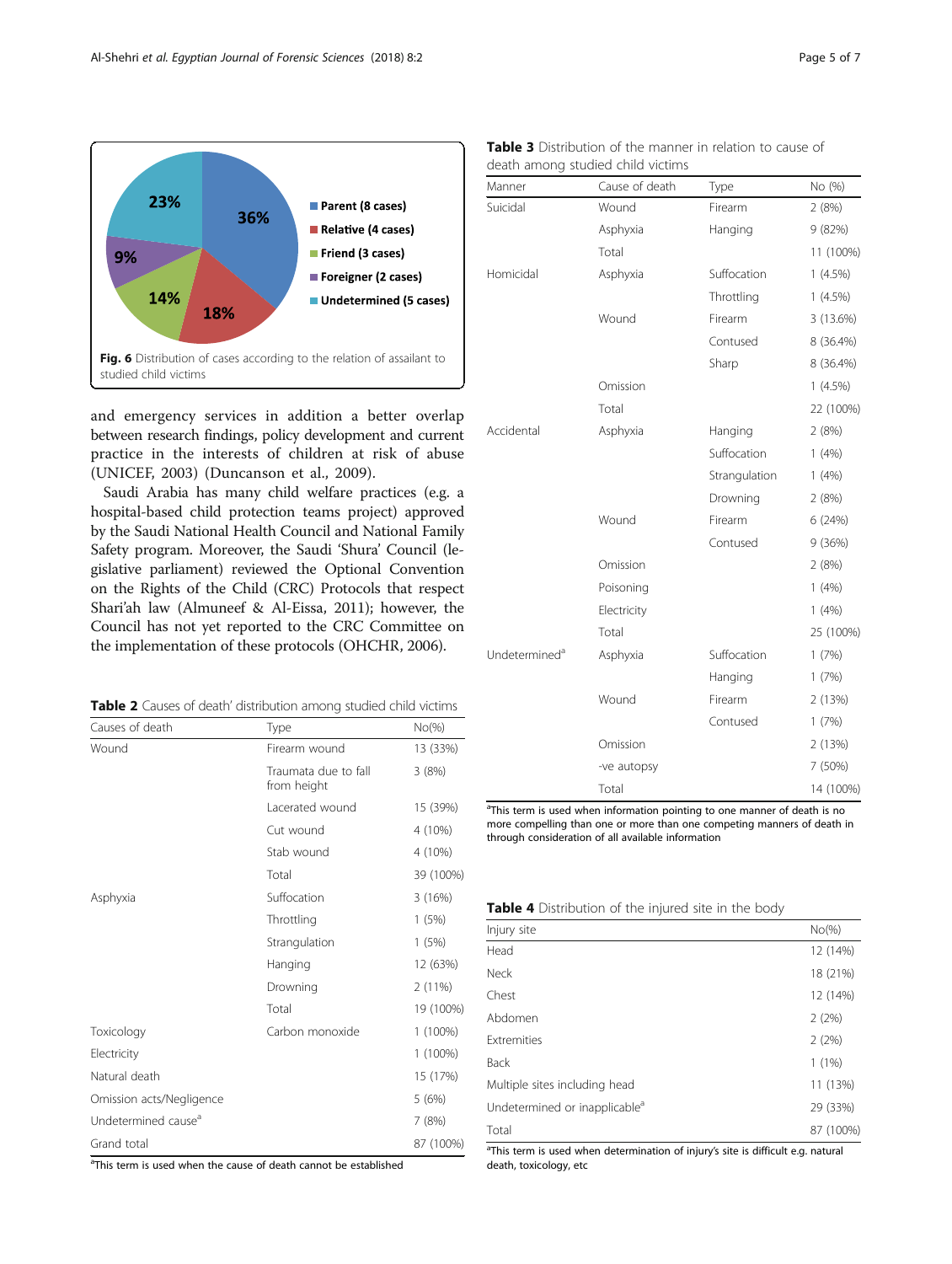<span id="page-5-0"></span>Table 5 Child cases showing other signs on examination

| Other signs with examination               | No (%)    |  |
|--------------------------------------------|-----------|--|
| Signs of sexual abuse                      | 1(1%)     |  |
| Natural death with signs of physical abuse | 1(1%)     |  |
| Healed wounds                              | 1(1%)     |  |
| Postmortem burn                            | 1(1%)     |  |
| Omission acts/Negligence                   | 5(6%)     |  |
| Total                                      | $9(10\%)$ |  |

## Conclusion and recommendation

This study analyzed the epidemiology of child fatalities referred to the Riyadh Forensic Medicine Center for medico-legal investigation. The key group was boys aged 1–4 year old. More child deaths occurred in spring and summer. Despite a significant trend of accidental deaths, wounds due to blunt objects and firearm weapons were also prevalent among the studied cases. The strength of this study lies in the fact that it is the first retrospective work in the field of childhood questionable deaths in Riyadh, the capital of Kingdom of Saudi Arabia. The limitations of the data result in this one center-based study. The included subjects represent only the children who were referred to the Forensic Center for medico-legal investigation due to suspicious circumstances. However, these basic data do reveal the aforementioned at-risk groups and most prevalent injury types. This initial study highlights the need for additional population-based research, resources, and subject training for better data collection, assessment of the problem's magnitude, and the dissemination of information to politicians, the press, and the public through prevention and education campaigns. Moreover, Child Death Review Team Programs should include participants from various child health and safety disciplines (Jenny & Isaac, [2006\)](#page-6-0); such teams are urgently needed to detect fatal child abuse cases that could be misclassified as natural or unintentional deaths. All of these efforts should, of course, be supported backed by significant governmental commitment.

#### Acknowledgements

The authors gratefully acknowledge the staff team working at Riyadh's Forensic Medicine Center, Saudi Arabia who help in collecting information for this work.

#### Availability of data and materials

All collected data are available in records for 6 months after publication.

#### Funding

Not applicable.

### Authors' contributions

SFI (research idea, plan, statistical part, writing and revision of manuscript); AA and MM (research plan, data collection, revision of manuscript); NA and AQ (writing and revision of manuscript). All authors read and approved the final manuscript.

#### Ethics approval and consent to participate

The research protocol was approved by the ethical committee of Princess Nourah Bint Abdulrahman university, Riyadh, Saudi Arabia, its reference number is (17– 0178). Consent to participate was waived by the Riyadh Forensic Medicine Center as there was no contact with victims or their families.

#### Consent for publication

Not applicable.

#### Competing interests

The authors declare that they have no competing interests.

#### Publisher's Note

Springer Nature remains neutral with regard to jurisdictional claims in published maps and institutional affiliations.

#### Author details

<sup>1</sup> Forensic Medicine Center, Riyadh, Kingdom of Saudi Arabia. <sup>2</sup> Princess Nourah Bint Abdulrahman University, Riyadh, Kingdom of Saudi Arabia. 3 Faculty of medicine, Cairo University, Cairo, Egypt.

## Received: 31 May 2017 Accepted: 15 December 2017 Published online: 05 January 2018

#### References

- Al Eissa M, Almuneef M (2010) Child abuse and neglect in Saudi Arabia: journey of recognition to implementation of national prevention strategies. Child Abuse Negl 34(1):28–33
- Al-Mazrou YY, Alhamdan NA, Alkotobi AI, Nour OEM, Farag MA (2008) Factors affecting child mortality in Saudi Arabia. Saudi Med J 29(1):102–106
- Almuneef M, Al-Eissa M (2011 Nov-Dec) Preventing child abuse and neglect in Saudi Arabia: are we ready? Ann Saudi Med 31(6):635–640
- Atighetchi D (2007) Islamic bioethics: problems and perspectives. Springer, The **Netherlands**
- Child abuse and negligence, NCFRP fact sheet 2013, [https://www.ncfrp.org/](https://www.ncfrp.org/reporting/child-abuse-and-neglect/) [reporting/child-abuse-and-neglect/](https://www.ncfrp.org/reporting/child-abuse-and-neglect/)
- Child killings in England and Wales: Explaining the statistics; March 2014. NSPCC. [https://www.nspcc.org.uk/globalassets/documents/information-service/](https://www.nspcc.org.uk/globalassets/documents/information-service/factsheet-child-killings-england-wales-homicide-statistics.pdf) [factsheet-child-killings-england-wales-homicide-statistics.pdf](https://www.nspcc.org.uk/globalassets/documents/information-service/factsheet-child-killings-england-wales-homicide-statistics.pdf)
- Cybriwsky RA (2013) [Capital Cities around the World: An Encyclopedia of](https://books.google.com/books?id=qb6NAQAAQBAJ&pg=PA258) [Geography, History, and Culture.](https://books.google.com/books?id=qb6NAQAAQBAJ&pg=PA258)2018 ABC- LIO2013. ISBN [978-1-61069-248-9](https://en.wikipedia.org/wiki/Special:BookSources/978-1-61069-248-9)
- Dajani H (2015) Increased awareness leads to more reporting of child abuse in UAE. The National UAE [https://www.thenational.ae/uae/uae-legal-q-as-the](https://www.thenational.ae/uae/uae-legal-q-as-the-laws-for-child-molesters-1.23160)[laws-for-child-molesters-1.23160](https://www.thenational.ae/uae/uae-legal-q-as-the-laws-for-child-molesters-1.23160)
- Department for Education (2013) Child death reviews: year ending 31 March 2013 (PDF). London: Department for Education (DfE). [https://www.gov.uk/](https://www.gov.uk/government/uploads/system/uploads/attachment_data/file/223697/SFR26_2013_Text_v2.pdf) [government/uploads/system/uploads/attachment\\_data/file/223697/SFR26\\_](https://www.gov.uk/government/uploads/system/uploads/attachment_data/file/223697/SFR26_2013_Text_v2.pdf) [2013\\_Text\\_v2.pdf](https://www.gov.uk/government/uploads/system/uploads/attachment_data/file/223697/SFR26_2013_Text_v2.pdf)
- Duncanson MJ, Smith DA, Davies E. Death and serious injury from assault of children aged under 5 years in Aotearoa New Zealand: A review of international literature and recent findings. June 2009. The Office of the Children's Commissioner. [http://thehub.superu.govt.nz/publication/death-and-serious-injury-assault](http://thehub.superu.govt.nz/publication/death-and-serious-injury-assault-children-aged-under-5-years-aotearoa-new-zealand-review)[children-aged-under-5-years-aotearoa-new-zealand-review](http://thehub.superu.govt.nz/publication/death-and-serious-injury-assault-children-aged-under-5-years-aotearoa-new-zealand-review)
- El-Elemia AH, Moustafa SM (2013) Review of 89 autopsies of child deaths from violence and neglect in the Suez Canal area. Egypt Egyptian Journal of Forensic Sciences 3(4):116–122
- Greenberg M, Lόpez R (2014) Child maltreatment. Children's bureau (administration on children, youth and families, Administration for Children and Families) of the U.S. Department of Health and Human Services<https://www.acf.hhs.gov/cb/resource/child-maltreatment-2014>
- Groenewald P, Bradshaw D, Neethling I, Martin L, Dempers J, Morden E et al (2015) Linking mortuary data improves vital statistics on cause of death of children under five years in the western Cape Province of South Africa. Tropical Med Int Health 21(1):114–121
- Haddad M, Habbib K. Child abuse deaths rise in 2012. Arab News. [http://www.](http://www.arabnews.com/saudi-arabia/child-abuse-deaths-rise-2012) [arabnews.com/saudi-arabia/child-abuse-deaths-rise-2012](http://www.arabnews.com/saudi-arabia/child-abuse-deaths-rise-2012)
- Heron M, Betzaida T (2009) Deaths: leading causes for 2005. Natl Vital Stat Reports Dec 58(8):1–97
- J.p V, Pearce N (2012) Incidence rates in dynamic populations. International Journal of Epidemiology 41(5):1472–1479